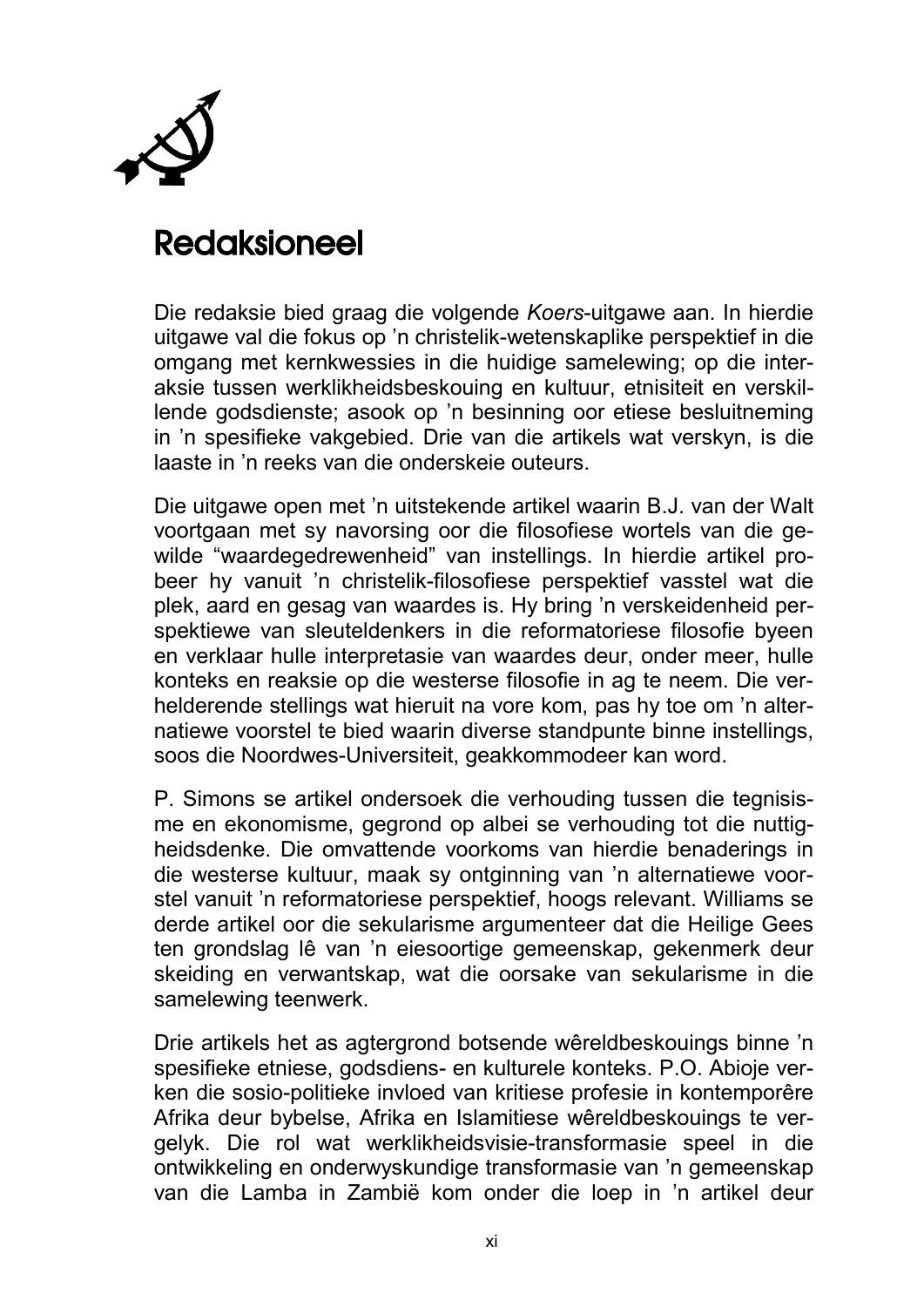J. Compion, J.L. van der Walt, H.J. Steyn en C.C. Wolhuter. J. Hexham ondersoek die rol van godsdiens in die VSA, met spesifieke klem op die implikasies vir die verhouding tussen Christendom en politiek.

G.M. Steyn se artikel oor die skepping van doelbewus-uitnodigende skole deur middel van professionele ontwikkeling kan saamgelees word met 'n vorige artikel van haar wat in *Koers* verskyn het. M. Swanepoel se artikel oor etiese besluitneming in forensiese psigologie is 'n waardevolle bydrae in 'n area waarin tot dusver redelik min gepubliseer is. Die ontleding van die verband tussen 'n vakdissipline en die etiek, asook 'n besinnende perspektief daarop, behoort verdere gesprek oor hierdie tema te stimuleer.

Ten slotte verskyn daar 'n aantal resensies.

Lesers word uitgenooi om opvolgartikels voor te lê vir publikasie.

### **Helena Hoogstad**

### **Redakteur**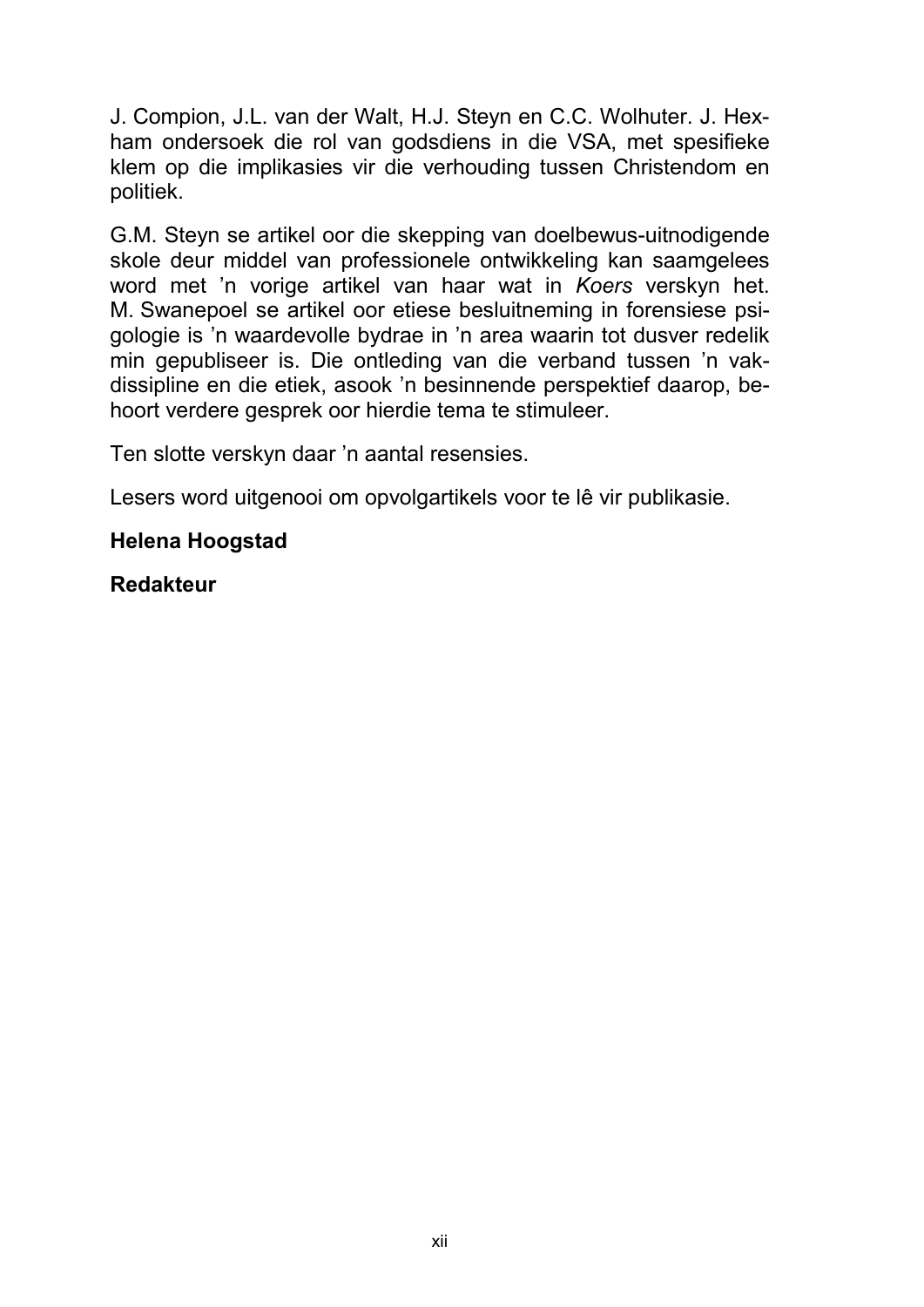

# **Editorial**

The Editorial Board is pleased to present this issue. This number brings to a focus the Christian-scientific perspective's engagement with key issues in present-day society; the interaction between worldview, culture, ethnicity, and different religious commitments; as well as subject-specific considerations in regard to ethical decisionmaking. Three of the articles appear as the final installments of a series by the respective authors.

The issue commences with B.J. van der Walt's excellent article which continues on his research on the philosophical underpinnings of the "value-driven" directive popularly adopted by institutions. Taking the christian-philosophical perspective as starting point, this articles sets out to determine the proper place, character, and authority of values. He draws from a variety of viewpoints from key figures in reformational philosophy and explains their interpretation of values in terms of, inter alia, their respective contexts and responses to western philosophy. The application of these illuminating insights delivers an alternate proposal which allows the accommodation of diverse perspectives within institutions such as the North-West University.

P. Simons' article investigates the interrelation of technicism and economism in terms of their relationship to utilitarianism. The prevalence of the utilitarian approach in western culture lends a great deal of significance to his exploration of alternatives that are grounded in reformational philosophy. Williams' third article on secularism argues that the Holy Spirit is foundational to a community characterised by the division and relationality required to combat the causes of secularism in society.

The clashing of worldviews within specific ethnic, religious, and cultural contexts provides the subject matter for three articles. P.O. Abioje examines the socio-political influence of critical prophecy in contemporary Africa by comparing the biblical, African and Islamic worldviews. The role of worldview-transformation in the development and educational transformation of the Lamba, a Zambian community, is the focal point of an article by J. Compion, J.L. van der Walt, H.J. Steyn, and C.C. Wolhuter. J. Hexham inquires into the